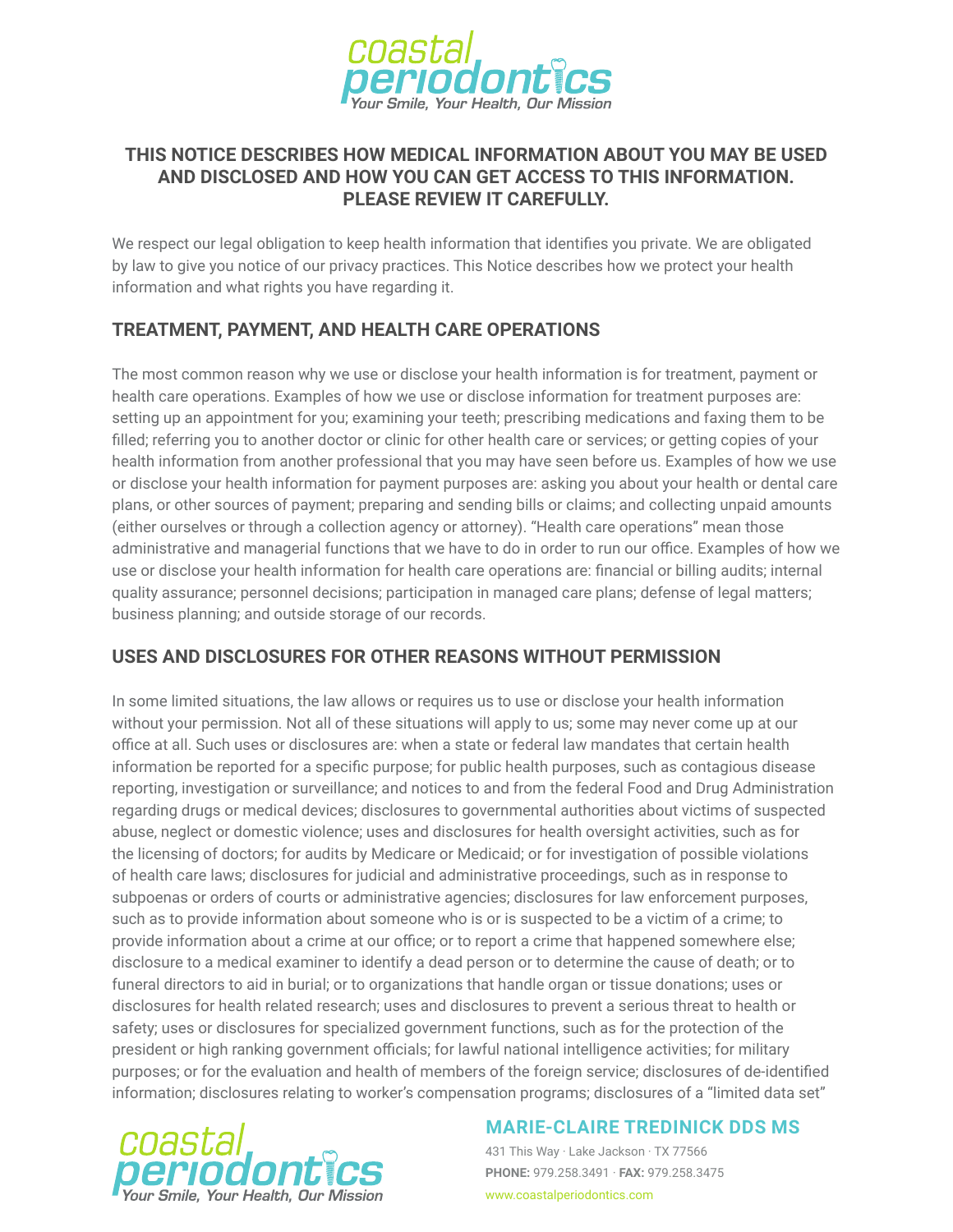

for research, public health, or health care operations; incidental disclosures that are an unavoidable byproduct of permitted uses or disclosures; disclosures to "business associates" who perform health care operations for us and who commit to respect the privacy of your health information; Unless you object, we will also share relevant information about your care with your family or friends who are helping you with your dental care.

### **APPOINTMENT REMINDERS**

We may call or write to remind you of scheduled appointments, or that it is time to make a routine appointment. We may also call or write to notify you of other treatments or services available at our office that might help you. Unless you tell us otherwise, we will mail you an appointment reminder on a post card, and/or leave you a reminder message on your home answering machine or with someone who answers your phone if you are not home.

### **OTHER USES AND DISCLOSURES**

We will not make any other uses or disclosures of your health information unless you sign a written "authorization form." The content of an "authorization form" is determined by federal law. Sometimes, we may initiate the authorization process if the use or disclosure is our idea. Sometimes, you may initiate the process if it's your idea for us to send your information to someone else. Typically, in this situation you will give us a properly completed authorization form, or you can use one of ours. If we initiate the process and ask you to sign an authorization form, you do not have to sign it. If you do not sign the authorization, we cannot make the use or disclosure. If you do sign one, you may revoke it at any time unless we have already acted in reliance upon it. Revocations must be in writing. Send them to the office contact person named at the beginning of this Notice.

### **YOUR RIGHTS REGARDING YOUR HEALTH INFORMATION**

The law gives you many rights regarding your health information. You can: ask us to restrict our uses and disclosures for purposes of treatment (except emergency treatment), payment or health care operations. We do not have to agree to do this, but if we agree, we must honor the restrictions that you want. To ask for a restriction, send a written request to the office contact person at the address, fax or E Mail shown at the beginning of this Notice. ask us to communicate with you in a confidential way, such as by phoning you at work rather than at home, by mailing health information to a different address, or by using E mail to your personal E Mail address. We will accommodate these requests if they are reasonable, and if you pay us for any extra cost. If you want to ask for confidential communications, send a written request to the office contact person at the address, fax or E mail shown at the beginning of this Notice. ask to see or to get photocopies of your health information. By law, there are a few limited situations in which we can refuse to permit access or copying. For the most part, however, you will be able to review or have a copy of your health information within 30 days of asking us (or sixty days if the information is stored off-site). You may have to pay for photocopies in advance. If we deny your request, we will send you a written explanation, and instructions about how to get an impartial review of our denial if one is legally available. By law, we can have one 30 day extension of the time for us to give you access or photocopies if we send you a written notice of the extension.



#### **MARIE-CLAIRE TREDINICK DDS MS**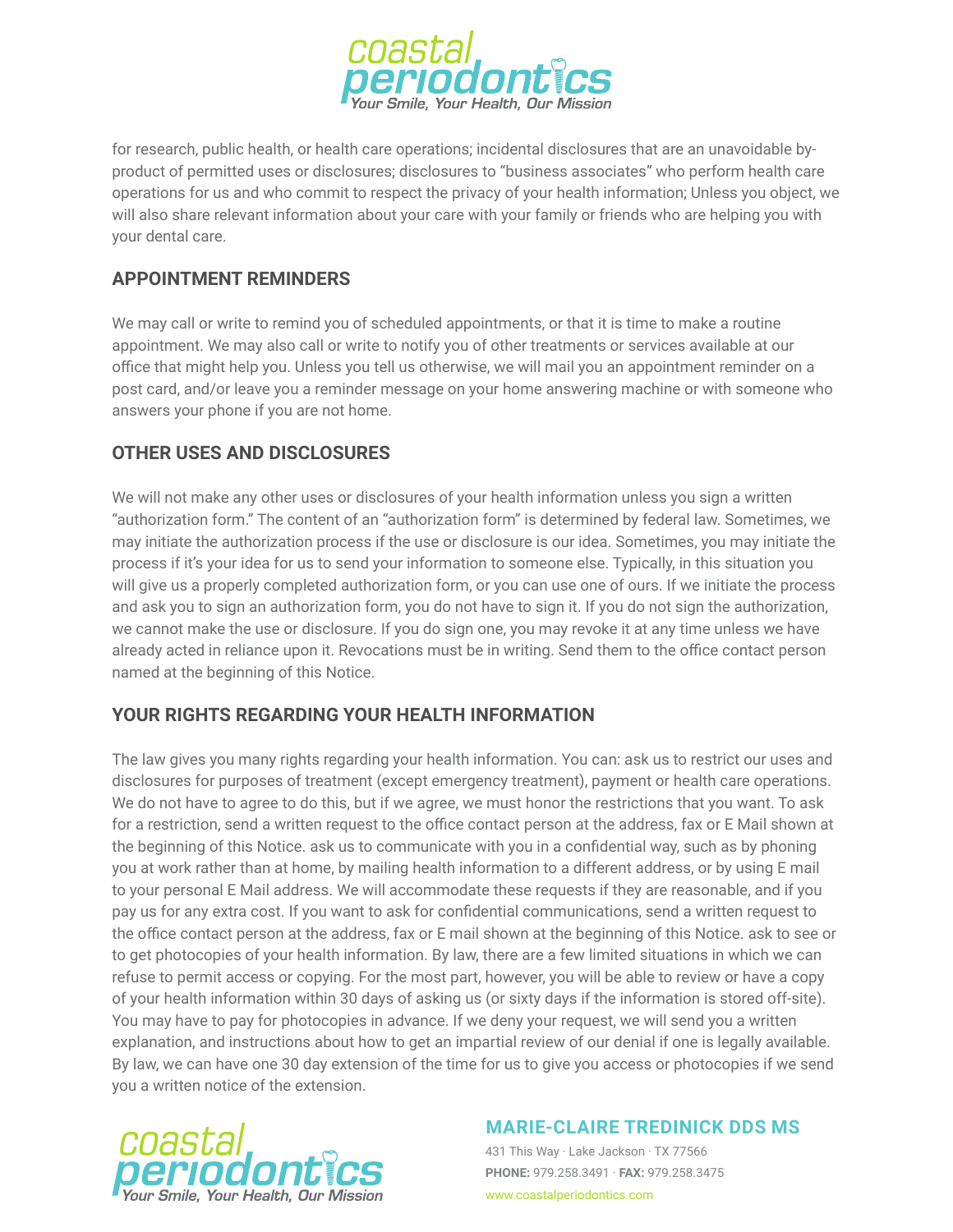

 If you want to review or get photocopies of your health information, send a written request to the office contact person at the address, fax or E mail shown at the beginning of this Notice. ask us to amend your health information if you think that it is incorrect or incomplete. If we agree, we will amend the information within 60 days from when you ask us. We will send the corrected information to persons who we know got the wrong information, and others that you specify. If we do not agree, you can write a statement of your position, and we will include it with your health information along with any rebuttal statement that we may write. Once your statement of position and/or our rebuttal is included in your health information, we will send it along whenever we make a permitted disclosure of your health information. By law, we can have one 30 day extension of time to consider a request for amendment if we notify you in writing of the extension. If you want to ask us to amend your health information, send a written request, including your reasons for the amendment, to the office contact person at the address, fax or E mail shown at the beginning of this Notice. get a list of the disclosures that we have made of your health information within the past six years (or a shorter period if you want). By law, the list will not include: disclosures for purposes of treatment, payment or health care operations; disclosures with your authorization; incidental disclosures; disclosures required by law; and some other limited disclosures. You are entitled to one such list per year without charge. If you want more frequent lists, you will have to pay for them in advance. We will usually respond to your request within 60 days of receiving it, but by law we can have one 30 day extension of time if we notify you of the extension in writing. If you want a list, send a written request to the office contact person at the address, fax or E mail shown at the beginning of this Notice. get additional paper copies of this Notice of Privacy Practices upon request. It does not matter whether you got one electronically or in paper form already. If you want additional paper copies, send a written request to the office contact person at the address, fax or E mail shown at the beginning of this Notice.

### **OUR NOTICE OF PRIVACY PRACTICES**

By law, we must abide by the terms of this Notice of Privacy Practices until we choose to change it. We reserve the right to change this notice at any time as allowed by law. If we change this Notice, the new privacy practices will apply to your health information that we already have as well as to such information that we may generate in the future. If we change our Notice of Privacy Practices, we will post the new notice in our office, have copies available in our office, and post it on our Web site.

### **COMPLAINTS**

If you think that we have not properly respected the privacy of your health information, you are free to complain to us or the U.S. Department of Health and Human Services, Office for Civil Rights. We will not retaliate against you if you make a complaint. If you want to complain to us, send a written complaint to the office contact person at the address, fax or E mail shown at the beginning of this Notice. If you prefer, you can discuss your complaint in person or by phone.

### **FOR MORE INFORMATION**

If you want more information about our privacy practices, call or visit the office contact person at the address or phone number shown at the beginning of this Notice.



### **MARIE-CLAIRE TREDINICK DDS MS**